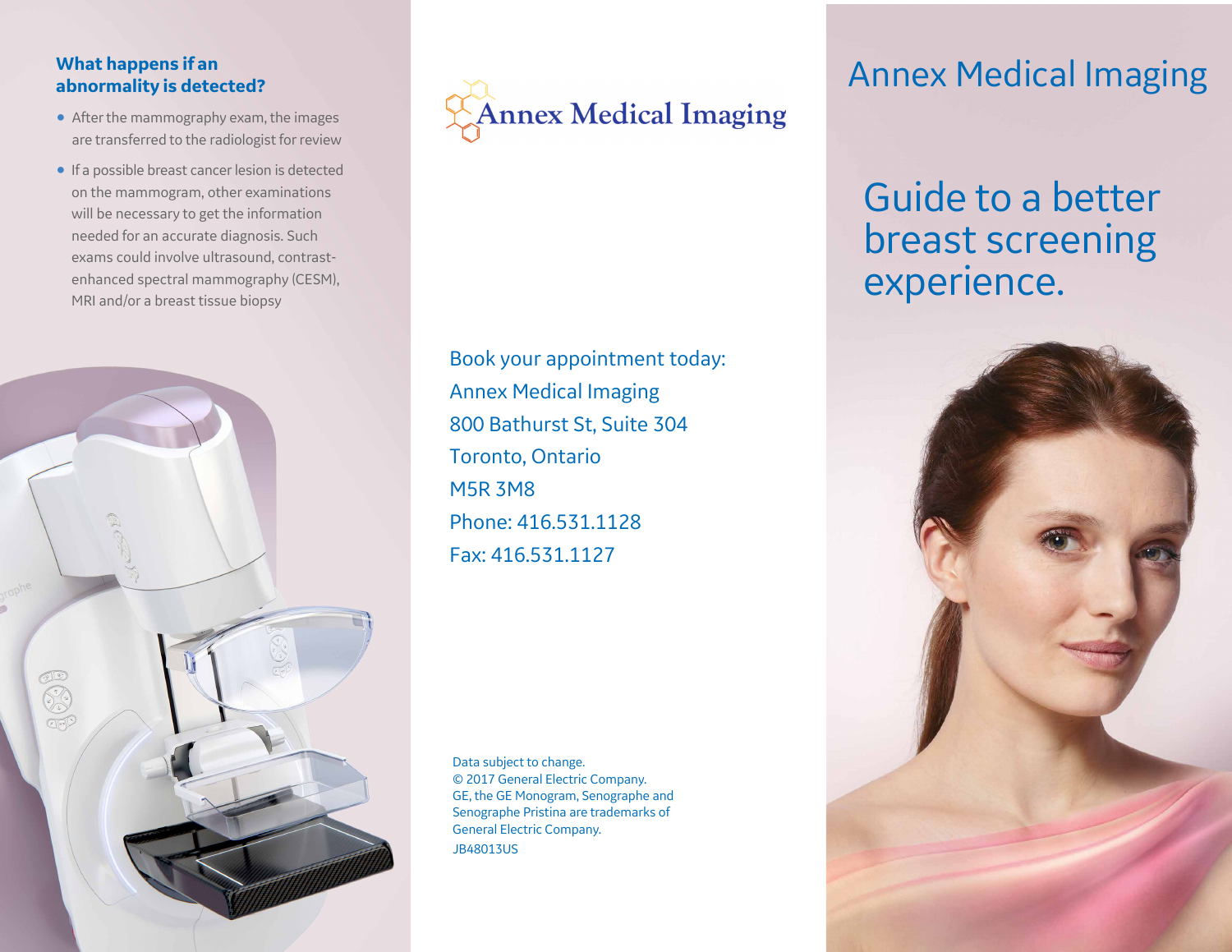## **Understanding your mammography exam**

#### **What is a mammogram?**

A mammogram is a low radiation-dose x-ray exam that produces an image of your breast that radiologists use to help detect and analyze the presence of lesions (e.g. tumors, cysts, calcifications).

#### **Why should I get a mammogram?**

One in eight will develop breast cancer over the course oftheir lives. <sup>1</sup> Mammography exams allow radiologists to better detect possible abnormalities in the breast at early stage, when it's easier to treat. And with GE's Senographe Pristina, radiologists have superior diagnostic confidence in the images acquired.

#### *<sup>1</sup> Source : National Cancer Institute*

2 . *GE screening protocol consists of 3D CC/MLO + V-Preview CC/MLO, V-Preview is the 2D synthesized image generated by GE Seno Iris mammography software from GE DBT images. FDA PMA P130020/S001 http:// www.accessdata.fda.gov/scripts/cdrh/cfdocs/cfPMA/pma.cfm? id=P130020S001, Data on file.*

*Average glandular dose in digital mammography and digital breast tomosynthesis: comparison of phantom and patient data. Bouwman, R. W. and al., et. 2015, Physics in Medicine & Biology, pp. 7893-7907.*



#### **What steps are involved in a mammography exam?**

- You will be invited to remove your shirt and leave your belongings in the **dressing room**
- When you're ready, the radiographer will guide you into the **examination room** and explain where to stand
- The radiographer will then carefully **position your breast** on the detector plate and showyou where you can comfortably place your arm
- Once properly positioned, **your breast will be compressed** so that the lowest possible radiation dose will be needed for a precise image
- On average, a mammography examination lasts for a few minutes, unless additional views or exams are required.



*Your mammography images will look similar to this*



### **Is it really painful?**

Breast compression is necessary to obtain the image quality needed to accurately detect lesions in a mammography image and limit absorbed radiation dose.

Today, many mammography systems are designed to improve patient comfort. For instance, mammography units are equipped with safety mechanisms that limit compression at an identified level to prevent unnecessary pain.

Also, mammography exams are often scheduled at the early to middle stage of your menstrual cycle, when your breasts are less sensitive and easiest to image.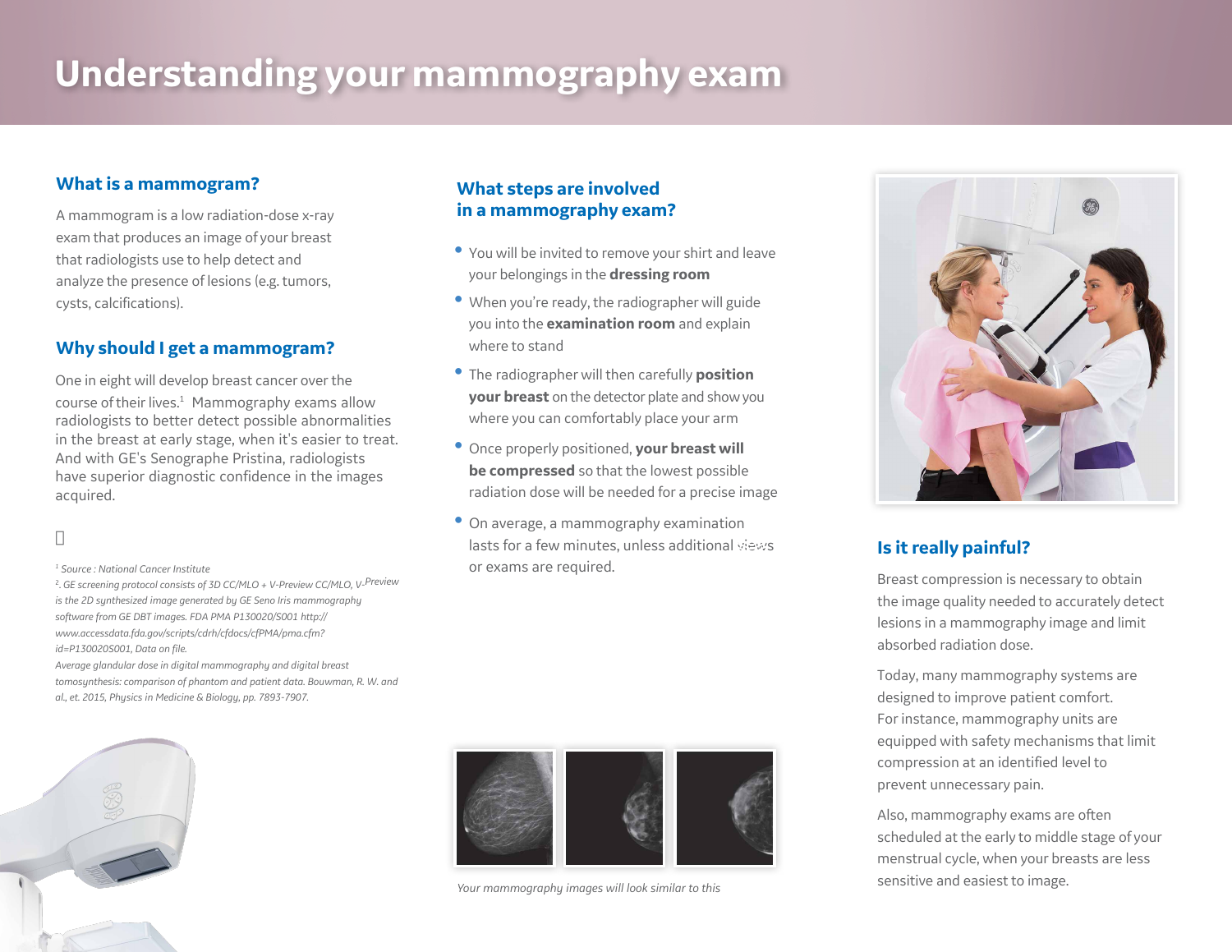#### **What happens if an abnormality is detected?**

**•After the mammography exam, the images** are transferred to the radiologist for review

• If a possible breast cancer lesion is detected on the mammogram, other examinations will be necessary to get the information needed for an accurate diagnosis. Such exams could involve ultrasound, contrastenhanced spectral mammography (CESM), MRI and/or a breast tissue biopsy





Book your appointment today: Annex Medical Imaging 800 Bathurst St, Suite 304 Toronto, Ontario M5R 3M8 Phone: 416.531.1128 Fax: 416.531.1127

Data subject to change. © 2017 General Electric Company. GE, the GE Monogram, Senographe and Senographe Pristina are trademarks of General Electric Company.

### Annex Medical Imaging

# Guide to a better breast screening experience.